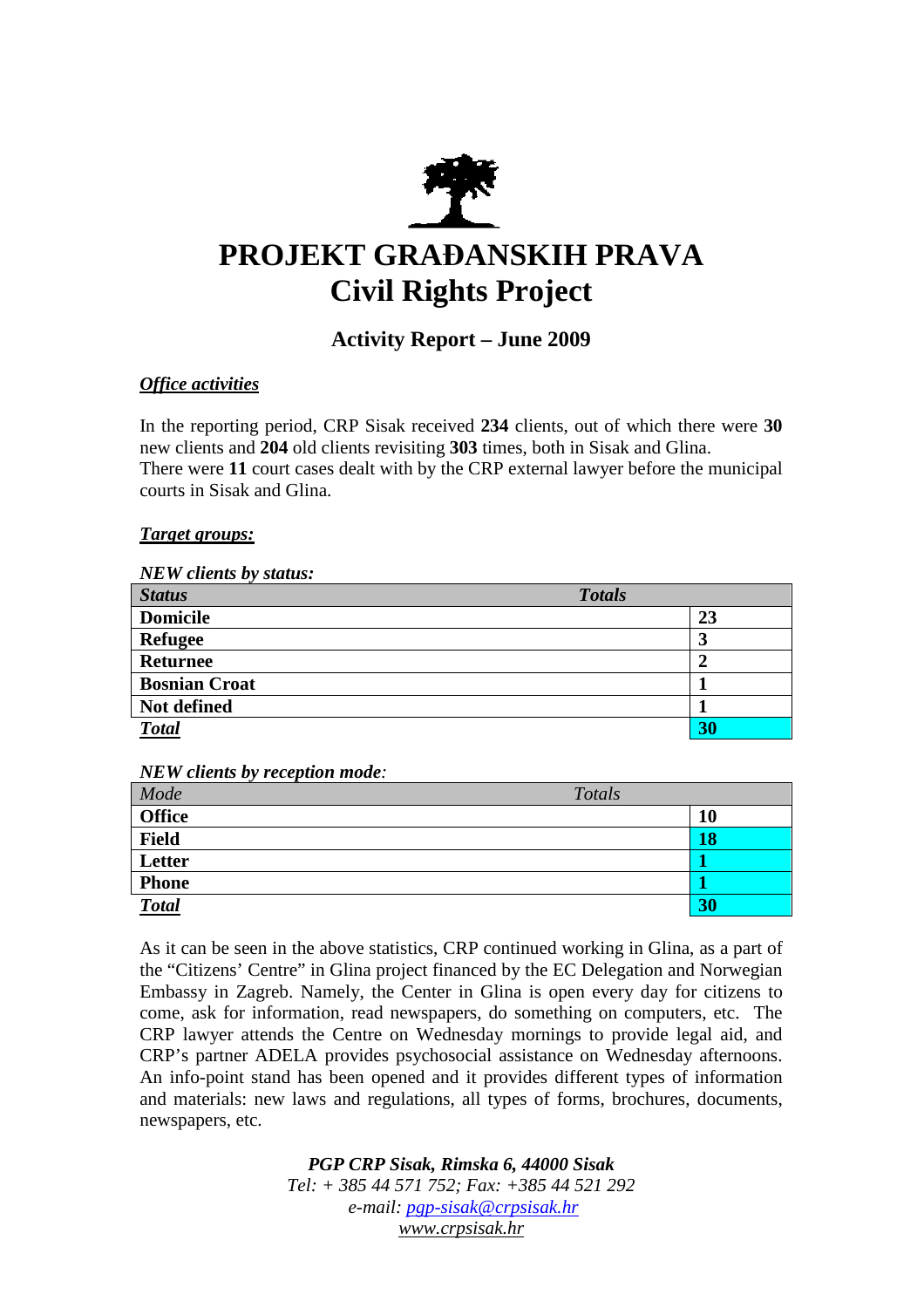| <b>TYPE OF CASE</b>                     | <b>NUMBER OF EVENTS</b> |
|-----------------------------------------|-------------------------|
| Citizenship                             | 20                      |
| Documents and status                    | 35                      |
| Ownership                               | 45                      |
| Pension and health and social security  | 39                      |
| Housing care                            | 9                       |
| Tenancy rights                          | 3                       |
| Labour                                  | 5                       |
| Misdemeanour                            | 2                       |
| Family violence                         | 15                      |
| Other: other legal issues, information, | 103                     |
| courses, etc.                           |                         |
| <b>TOTAL</b>                            | 276                     |

During the reporting period, there were **82** successfully solved request. They mainly relate to documents, establishment of ownership and other cases.

#### **ASSISTANCE**

| Appeals/complaints                      |     |
|-----------------------------------------|-----|
| Letters                                 | 32  |
| Lawsuits                                |     |
| Submissions- institution of proceedings |     |
| Submissions $-$ other                   | 35  |
| Legal and psychosocial counseling       | 115 |
| Quick advises                           | 98  |
| <b>TOTAL</b>                            | 288 |

#### *Legal issues*

CRP has been approached by a high number of clients and the legal issues remain the same, as it can be seen in the tables above. Also, despite of some changes in proceedings, the problems related to cases remain generally the same: lengthy proceedings, postponing of court hearings, not encouraging the return of refugees, etc. The court and administration do not act impartially when the State is involved in the case, but exactly the opposite, being completely on the side of the State. The laws and regulations, even when they are good, are not being applied well; e.g. convalidation.

According to the Croatian Pension Fund, since 17 May 2008 when the Regulations on procedures of convalidation of decisions and individual acts related to pension insurance came into force, 7796 applications were submitted, out of which 861 has been decided, among which 425 positively and 436 negatively. The highest number of applications (2662) comes from Sisak.

The Regulations says that the working period spent in paramilitary formations should not convalidated. It also says that only the working period supported by written

> *PGP CRP Sisak, Rimska 6, 44000 Sisak Tel: + 385 44 571 752; Fax: +385 44 521 292 e-mail: pgp-sisak@crpsisak.hr www.crpsisak.hr*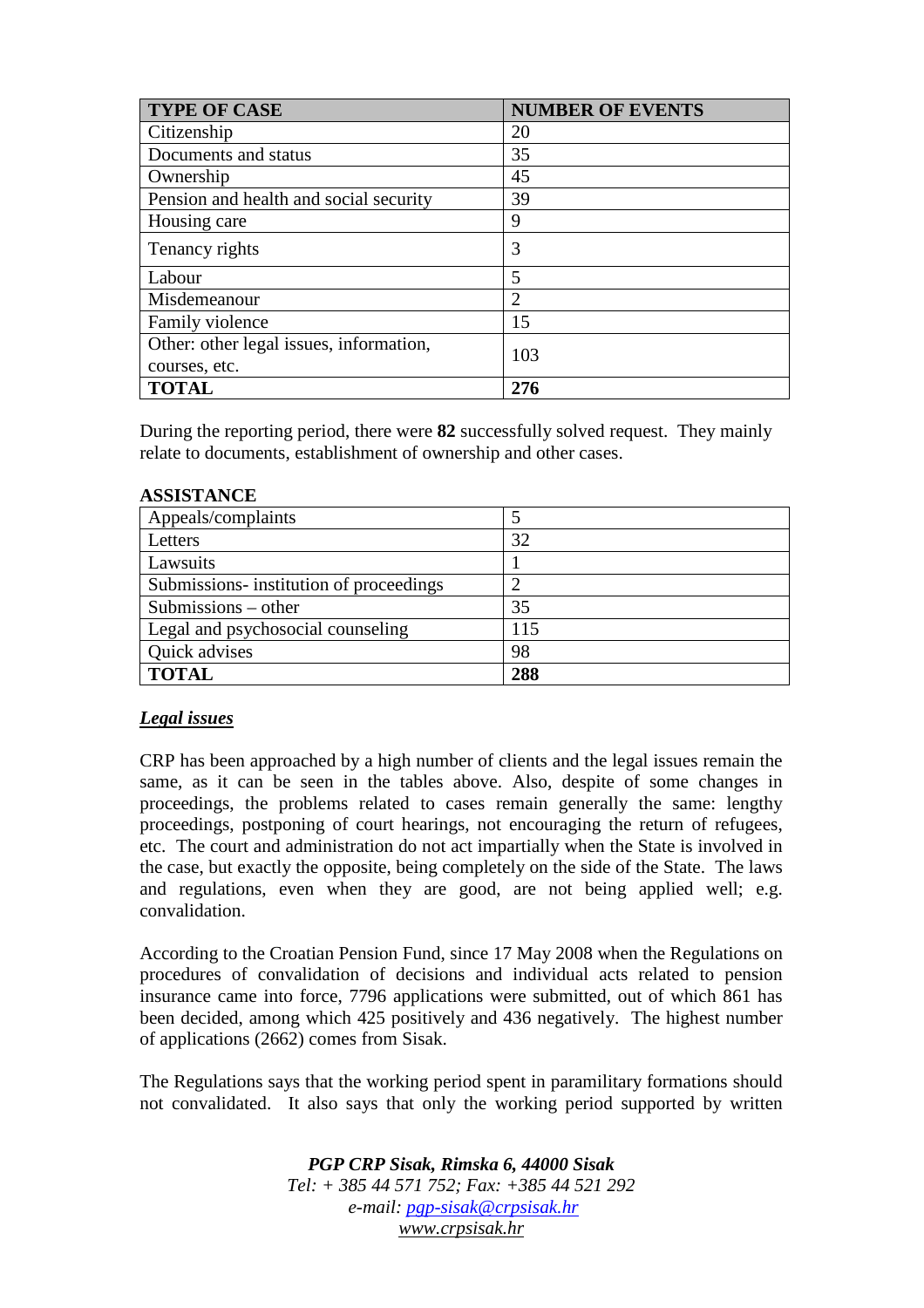evidence shall be convalidated. These stipulations should not be problematic, but the practice is different. Namely, the Pension fund branch office Sisak rejected many requests based on the fact that the applicant were active in military or police, or in the Ministry of defence or the Ministry of the Interior of so called Republic of Srpska Krajina, though the applicants mainly were not active in any of the above mentioned institutions. For example, the client R.T. (CRP case no. 2788) was rejected with his application for convalidation with an explanation that was he working with the above mentioned institutions, though he was working in a correctional institution with juvenile delinquency, which was under the Ministry of Justice and administration. CRP filed an appeal.

Regarding the written evidence on working years, according to the Regulations, only written acts related to requested convalidation shall be convalidated, i.e. no witnesses or other evidences shall be accepted. It is difficult to meet these criteria in the areas of special state concern, i.e. in former war areas. Namely, many of firms and offices were damaged during the war and there is no documentation, as it was destroyed. Many firms, factories and similar, which worked during the war, do not exist any more, and there are no legal successors.

For example, the client LJ.V. (CRP case no. 10550) worked during the war in a company in Petrinja. She applied for convalidation and her application was accepted only for the period from 1 October 1994 to 30 June 1995 and rejected for the period from 15/10/1991 to 30/09/1994 and from 01/07/1995 to 05/08/1995, with an explanation was that there was no evidence. CRP filed an appeal based on the fact that the applicant worked during the whole period in the same working place and based on the Law on General civil procedure, which says, among other issues, that the client should be heard on all facts and circumstances.

#### *Other activities*

During June 2009 the English language courses for women and children, which started in May, continued to be held in the Citizens' Centre in Glina.



*PGP CRP Sisak, Rimska 6, 44000 Sisak Tel: + 385 44 571 752; Fax: +385 44 521 292 e-mail: pgp-sisak@crpsisak.hr www.crpsisak.hr*